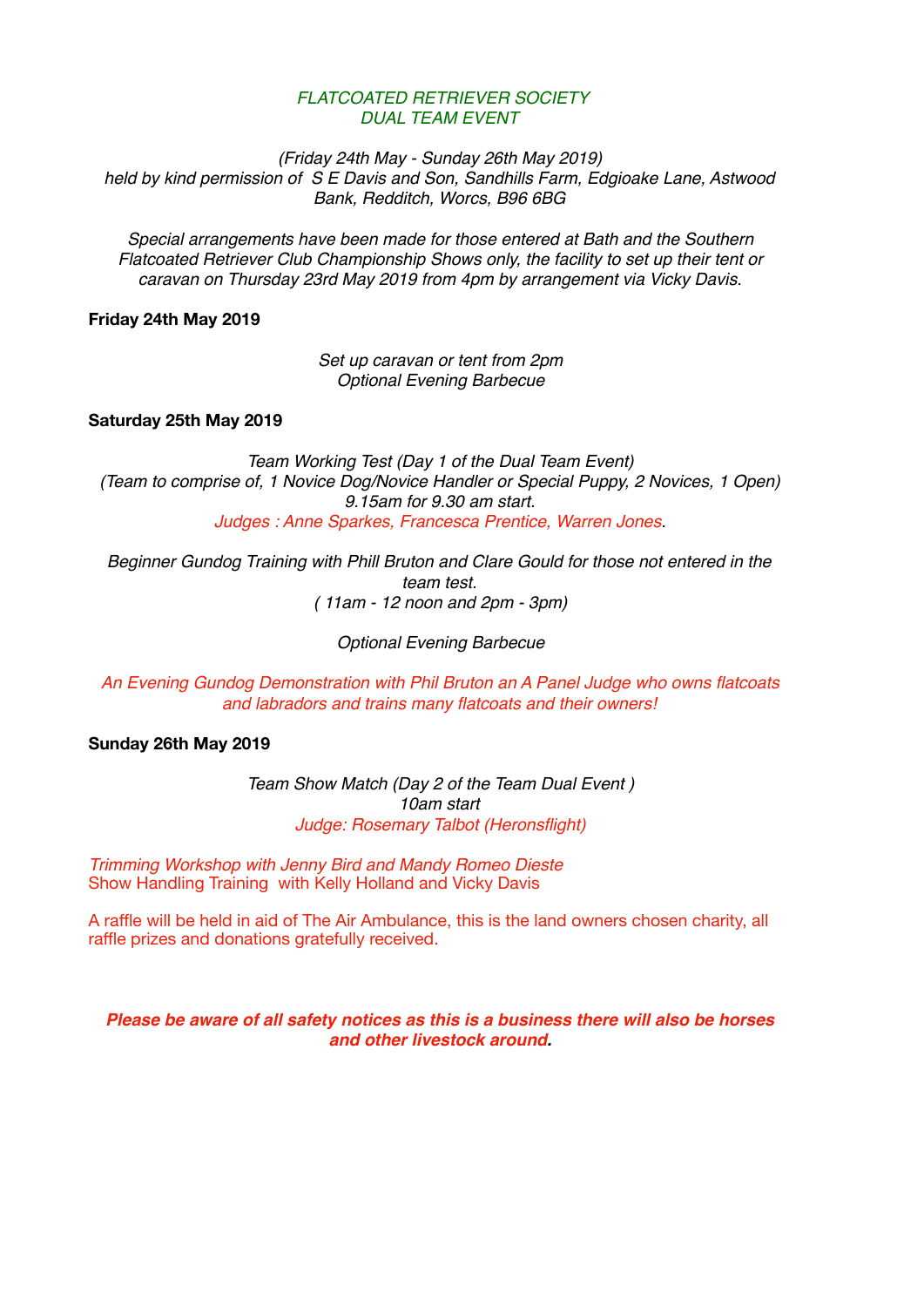## *I / We wish to enter a team for the FCRS Dual Event.*

|                                          | <b>Name</b>                           |                     |                                                                                                                                                                                                                                                                                                                                                                                                                                                                                       |  |
|------------------------------------------|---------------------------------------|---------------------|---------------------------------------------------------------------------------------------------------------------------------------------------------------------------------------------------------------------------------------------------------------------------------------------------------------------------------------------------------------------------------------------------------------------------------------------------------------------------------------|--|
|                                          |                                       |                     |                                                                                                                                                                                                                                                                                                                                                                                                                                                                                       |  |
|                                          |                                       |                     |                                                                                                                                                                                                                                                                                                                                                                                                                                                                                       |  |
|                                          |                                       |                     | (We will do our best to help people so please let us know if you would like to take part<br>but you are struggling to form a team)                                                                                                                                                                                                                                                                                                                                                    |  |
| The team members are                     | • Novice 1.<br>• Novice 2.<br>• Open. |                     | · Novice dog/Novice Handler or Special Puppy. (18-24 months)                                                                                                                                                                                                                                                                                                                                                                                                                          |  |
| (£10 per member)<br>£5 each.<br>£5 each. | . I enclose payment of £40 per team   |                     | I/We would like  tickets for the barbecue on the Friday night at an additional<br>I/We would like tickets for the barbecue on the Saturday night at an additional                                                                                                                                                                                                                                                                                                                     |  |
|                                          |                                       |                     | Vegetarians please specify.                                                                                                                                                                                                                                                                                                                                                                                                                                                           |  |
|                                          |                                       |                     | Total enclosed <i>www.frageneral</i>                                                                                                                                                                                                                                                                                                                                                                                                                                                  |  |
|                                          |                                       | 2019  (Please tick) | I/We would like  place(s) on the Beginner Gundog training with Phil Bruton and<br>Clare Gould on Saturday 25th May 2019. (Limited numbers, so book quickly)<br>I /We would like to attend the trimming demonstration on Sunday 26th May<br>I/We would like  places at the Show Handling training on Sunday 26th May 19.<br>Please fill in each dog's details on a FCRS Working Test entry form.<br>All cheques to be made out to the FCRS, payment to be included with entries please |  |

*and sent to*

*Jan Egginton, 7 Walls Rd,Stoke Prior, Bromsgrove, Worcs, B60 4LZ*

*Alternatively you can pay by Bank Transfer details as follows. Barclays Bank, Sort Code 20 20 65, Account number 70822329 Please state D.W and your name as reference and post/e-mail your entry form and this payment form to Jan Egginton. [\(pajanbeck@gmail.com](mailto:pajanbeck@gmail.com))*

*Entries close 10th May 2019.*

*OFFERS OF HELP will be very welcome , stewards, dummy throwers, help with barbecues, if you are able to help please put your name and contact details below and get in touch.*

*Name/ Tel/ e/mail......................................................*